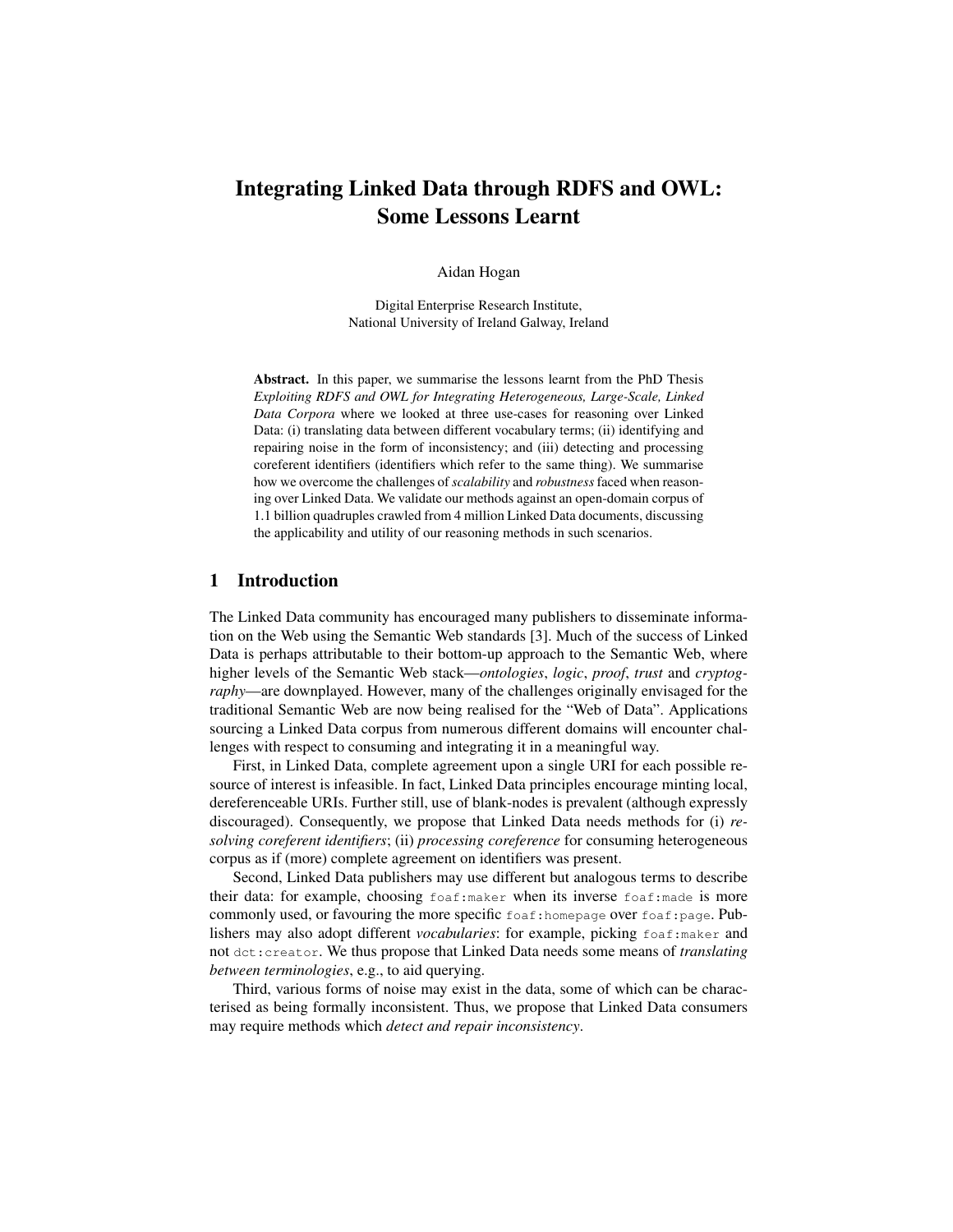Notably, RDFS and OWL have seen good uptake in Linked Data. Various vocabularies have emerged as de facto choices; e.g., FOAF for personal information, DC for annotating documents, and so on [8]. Such vocabularies are described using subsets of the RDFS and OWL standards [9]; these descriptions often include, e.g., mappings between (possibly remote) terms, disjointness constraints useful for finding inconsistency, (inverse-)functional properties useful for resolving coreferent resources, and so on [9].

In the thesis *Exploiting RDFS and OWL for Integrating Heterogeneous, Large-Scale, Linked Data Corpora*, we looked at three use-cases for reasoning over Linked Data: (i) translating between data described using different vocabulary terms; (ii) identifying and repairing inconsistencies; and (iii) resolving and processing coreferent identifiers. Similar use-cases are motivated by, e.g., Auer & Lehmann [1] and Jain et al. [12].

To help ensure scale, all of our methods are distributed over a cluster of commodity hardware; to ensure robustness, our methods critically examine the source of data. We focus on application over static datasets; we evaluate all of our methods against a corpus of 1.118 g quadruples crawled from 3.985 m RDF/XML Web documents (965 m unique triples). We now summarise our results; for more details, please see [9].

#### 2 Baseline Reasoning

Our first use-case establishes a baseline for reasoning, materialising translations of assertional data from one terminology to another based on RDFS/OWL mappings provided by Linked Data publishers. We perform rule-based reasoning, where we apply a *tailored* subset of the OWL 2 RL/RDF ruleset [6].

OWL 2 RL/RDF rules are cubic in nature, where for a given RDF graph G, OWL 2 RL/RDF can entail every triple representing all combinations of constants in G (and constants in the heads of the OWL 2 RL/RDF rules). It is not difficult to show that this cubic bound is tight, where the following two triples added to  $G$ :

owl:sameAs owl:sameAs rdf:type ; rdfs:domain owl:Thing .

will, through the OWL 2 RL/RDF rules for equality and domain, infer all possible triples for all available constants. Finally, many rules prescribe quadratic entailments, including, e.g., transitivity and rules supporting equality.

OWL 2 RL/RDF is thus not directly applicable for large-scale materialisation tasks. Our first optimisation is to separate terminological (aka. schema or ontological) data from instance data, based on the observation that for a sufficiently large crawl of Linked Data, such data represents  $\langle 0.1\%$  of the total volume and is the most commonly accessed during reasoning—assertional (aka. instance) data is much more numerous in such scenarios. (Similar optimisations have been justified in the recent scalable reasoning literature [10, 14, 17, 16, 15].) Thereafter, we select and apply a subset of OWL 2 RL/RDF rules which contain a maximum of one assertional pattern in the body: assuming that the terminological data is fixed, such rules enable linear-scale reasoning over the assertional data of the corpus. Further still, we introduce various optimisations possible through this separation; in particular, we ground the terminological patterns in the OWL 2 RL/RDF ruleset, generating a large-set of domain-specific rules. For example, consider the OWL 2 RL/RDF rule cax-sco (where the terminological pattern in underlined) and the following two terminological triples: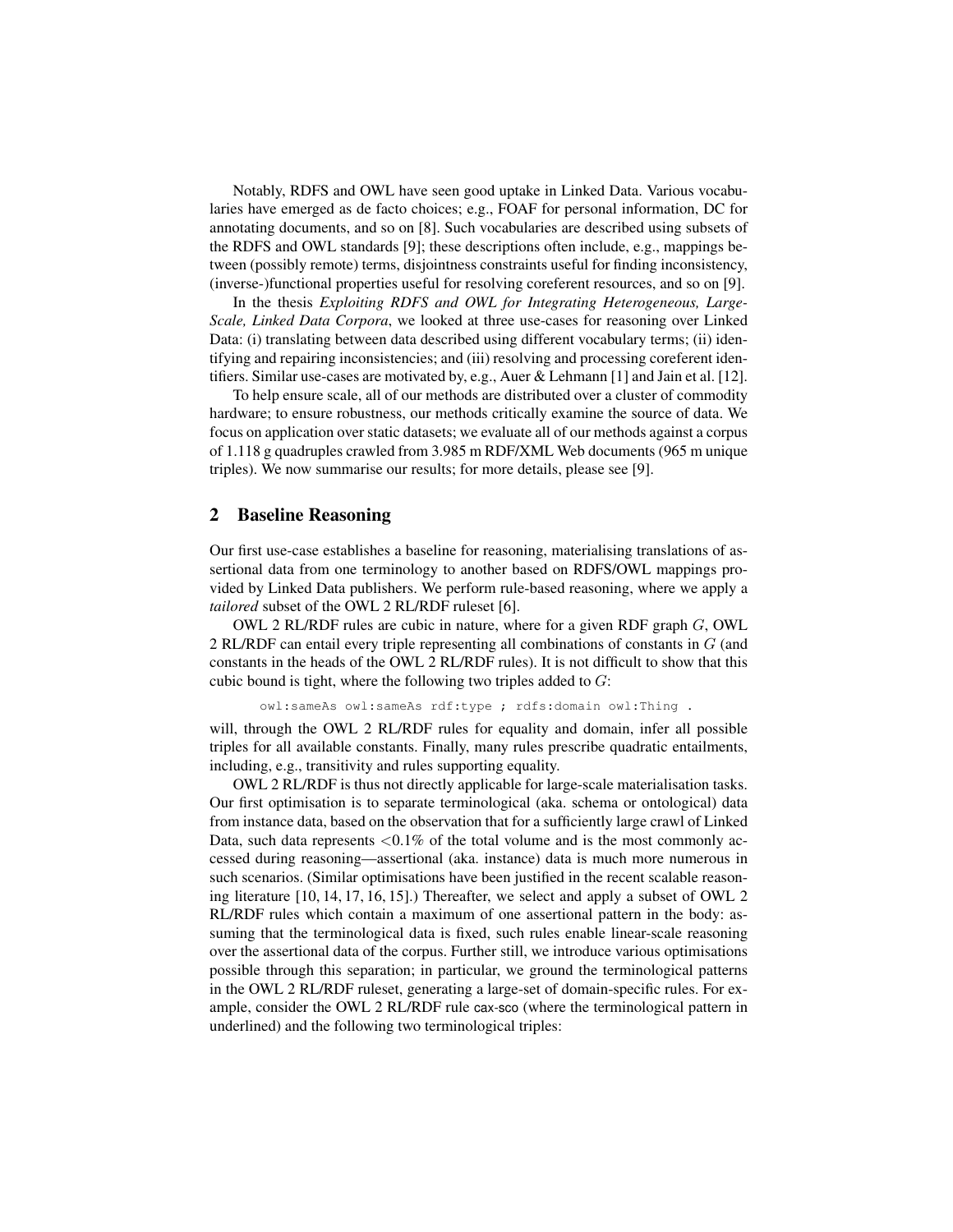$(x, a, 2c2) \leftarrow (2c1, rdfs:subClassOf, 2c2), (2x, a, 2c1)$ foaf:Person rdfs:subClassOf foaf:Agent . foaf:Agent rdfs:subClassOf dc:Agent .

We *partially evaluate* the cax-sco rule to generate two new *T-ground* rules as follows:

 $(x, a, foaf:Agent) \leftarrow (2x, a, foaf:Person)$  $(x, a, dc:$ Agent)  $\leftarrow$   $(x, a, foaf:$ Agent)

Thereafter, we build a linked-rule index which returns rules which apply to a given triple, allowing for efficient reasoning by means of a simple scan of the data; such optimisations reduced the reasoning runtime by a factor of  $\sim$  5× for our reasoning [9].

Our reduced fragment of OWL 2 RL/RDF rules is also amenable to distribution over a cluster of shared-nothing commodity hardware with no co-ordination required during the bulk of reasoning [17, 16, 11]. We evenly split the corpus over the nodes in the cluster, extract and merge the terminological data in parallel, perform reasoning over the terminology, generate a set of T-ground rules, and replicate these T-ground rules on all nodes in the cluster. Since our rules only contain one assertional pattern in the body, each T-ground rule will only contain one pattern in the body, and each node in the cluster can then perform reasoning independently over its segment of the data.

The next issue tackled was that of robustness: we found various examples of documents defining impudent RDFS and OWL axioms involving popular third-party terms where, e.g., one document defines nine local *properties* to be the domain of  $\text{rdf:type}$ . Based on our separation of terminological data, we described our general notion of authoritative reasoning [4, 10], whereby the terminological data provided by a given Web document can only effect entailments over assertional data that uses terms which dereference to that document. Thus, e.g., only the FOAF vocabulary can specify superclasses of foaf:Person, but any vocabulary can declare local terms to be subclasses thereof. We refer the interested reader to [9] for details.

We analysed the competency of our approach wrt. the usage of RDFS and OWL in prominent Web vocabularies. We found that our scalable subset supported 99.3% of the terminological axioms in our corpus which would be supported by full OWL 2 RL/RDF; excluding non-authoritative axioms, we would support 81.7% of axioms (one document gave 13.4 pp of the non-authoritative axioms), and *fully* support 90.6% of all vocabularies. We also applied a PageRank algorithm over the documents in our corpus, where the summation of the ranks of vocabulary documents *fully* supported by our A-linear rules was 77% of the total, and the analagous percentage for authoritative reasoning over these rules was 70.3% of the total. We demonstrated that for memberships of the most common classes and properties, applying standard (non-authoritative) reasoning for our scalable subset of OWL 2 RL/RDF would increase materialised triples by an approx. factor of  $55.46\times$ , or  $12.74\times$  excluding inferences involving core terms like rdf:type, rdfs:Resource, owl:Thing (which are commonly "redefined").

Finally, using 9 machines (2.2GHz, 4GB ram) we ran authoritative reasoning for our OWL 2 RL/RDF subset over our 1.1 g quads Linked Data corpus : in 3.35 h, we derived 1.58 g raw inferred triples, of which 962 m were novel and unique.

<sup>1</sup> http://www.eiao.net/rdf/1.0/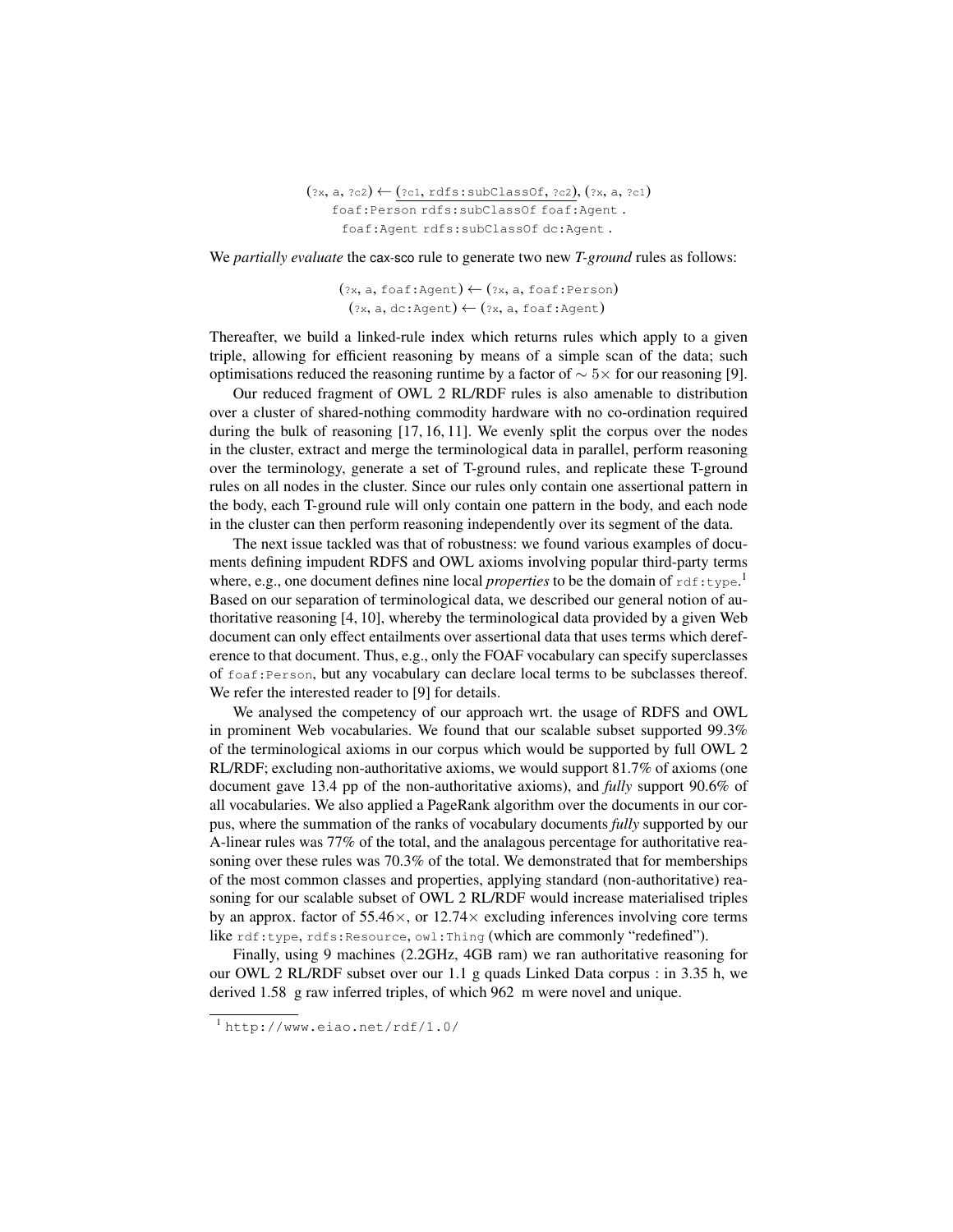*In terms of lessons learnt, applying standard OWL 2 RL/RDF materialisation over large-scale Linked Data is impractical, but with (i) our carefully selected subset, (ii) optimisations based on seperating out terminological data; and (iii) the inclusion of authoritative reasoning, we can perform a cautious, distributed form of materialisation which has good competency with respect to popular Linked Data vocabularies, and which roughly doubles input data size (thus not overly-burdening consumers).*

## 3 Annotated Reasoning and Inconsistency Repair

Our next use-case was detecting and repairing inconsistency in the closed corpus, where OWL 2 RL/RDF contains various constraint rules. First, using PageRank scores of documents in our corpus, we rank input triples as the sum of the ranks of documents in which they appear. We then propose a formal annotation framework which propagates ranks to inferred triples based on the ranks of the triples and rules involved in their proof. Enabling scale, we propose a straightforward aggregation: the rank of an inference is given as the minimum rank of the triples involved in its proof. This simple aggregation avoids introducing new annotation terms, thus ensuring *decidability*.

Thereafter, we use the constraint rules to extract inconsistencies—sets of triples which represent a contradiction—from the merge of the ranked input and inferred data. We then propose a straightforward, scalable diagnosis method—deriving a "parsimonious" set of triples which, when removed, will restore consistency—which (i) iterates over inconsistent sets in decreasing order of minimum ranked triple; (ii) collects minimum ranked triples from each inconsistency which has not already been diagnosed; (iii) determines triples which *require* triples in the diagnosis to be inferred, appending them to the diagnosis. Triples in the diagnosis are then removed to repair the corpus.

We again apply our methods in a distributed setting. Applying annotated reasoning over nine machines took 14.6 h: ∼4.4× longer than the baseline where more duplicates are inferred, and non-optimal triples must be removed in a batch-sort post-processing step. Detecting and extracting all inconsistencies took 2.9 h, finding 301 k unique inconsistencies: 97.7% of these were invalid datatype literals, and the remaining 2.4% were disjoint classes, mostly from FOAF. Generating and applying the repair took 2.82 h, removing 418 k triples (0.02% of the closed corpus).

*In terms of lessons learnt, our main observation is that—with the trivial exception of ill-typed literals—there is not much formal inconsistency in Linked Data, primarily due to a lack of axiomatisation of constraints on a vocabulary level, in turn possibly also due to the open-world nature of OWL. This makes it difficult to detect (and thus repair) noise and modelling errors in the merged corpus (cf. [12]).*

## 4 Handling Coreference Identifiers

We have thus far excluded equality reasoning involving  $\omega$ l: sameAs since the standard rules are quadratic. The last use-case we investigated was handling coreferent assertional identifiers. We investigated two approaches: (i) a baseline approach using explicit owl:sameAs relations; (ii) an extended approach which also considers inferable owl:sameAs relations. Instead of applying quadratic *replacement*, we *canonicalise* (aka.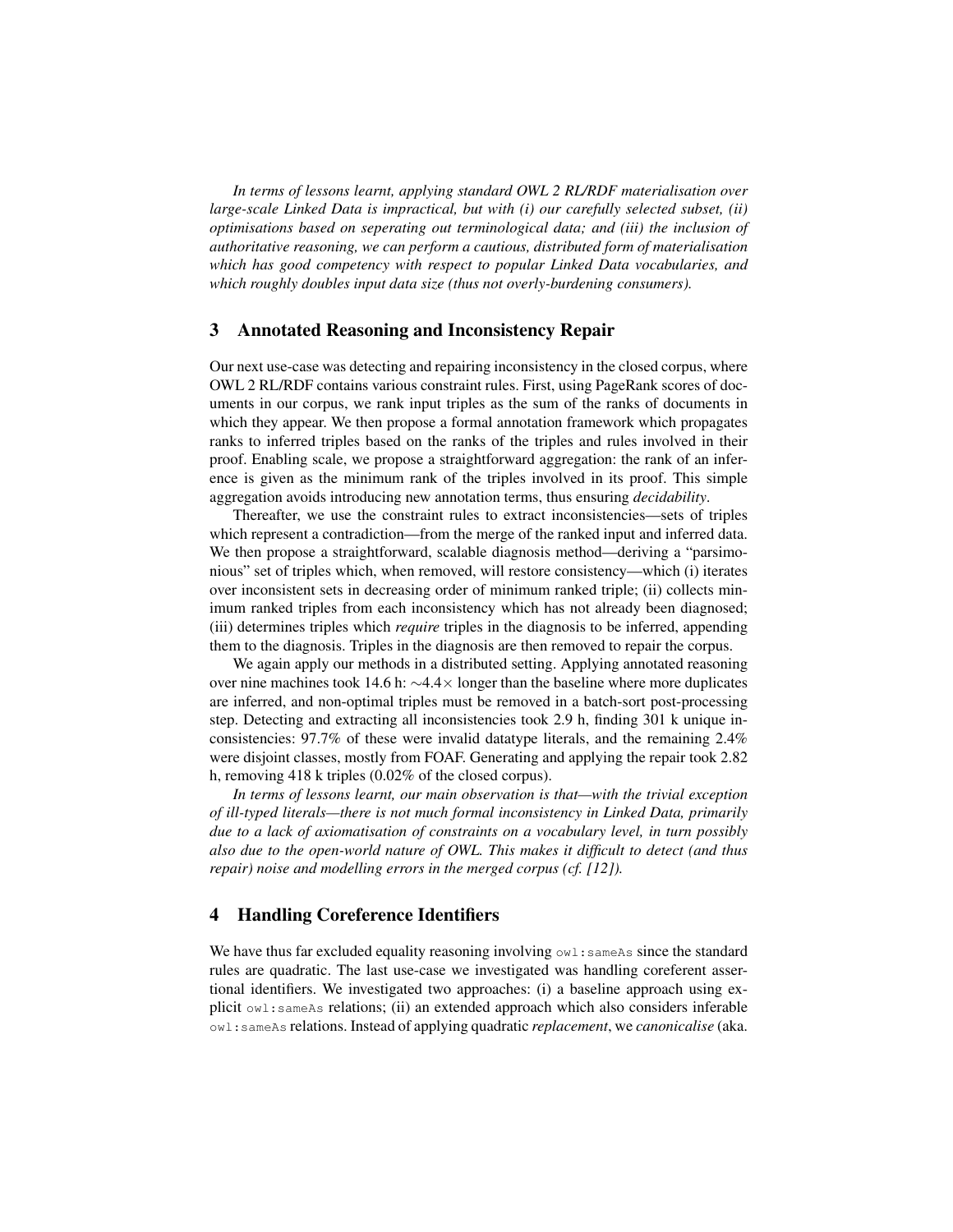consolidate) the data by choosing one canonical identifier from each coreferent set and rewriting the data according to the chosen identifiers. (We preserve all non-canonical URIs in the output by means of an  $\text{ow1:sameAs link.}$ )

For the baseline approach, we extract the explicit owl: sameAs data from the corpus in parallel, load them into memory, and replicate them across all machines; thereafter, we apply canonicalisation of the corpus by means of a single scan. Applying this method over the input corpus took 1.05 h and extracted 11.93 m  $\text{ow1:sameAs}$  quadruples (only 3.8 m unique triples), forming 2.16 m coreference sets mentioning 5.75 m terms (6.24% of all URIs)—an average of 2.65 elements per set. Of the 5.75 m terms, only 4,156 were blank-nodes. The largest set contained 8,481 terms, but was (manually) deemed to be incorrect due to over-use of  $\circ$ wl:sameAs for linking drug-related entities in the DailyMed and LinkedCT exporters; however, we sampled 100 sets and manually verified that all were correct (see [9] for more details).

We then extended the approach to consider  $\alpha w1$ : sameAs inferable through inversefunctional and functional properties, and cardinalities; note that we found no inferences through the latter, and that we had to "blacklist" various void values for inversefunctional properties found in the data [9]. Using this approach, the  $\circ$ wl:sameAs data could no longer fit in memory, where we instead used on-disk batch processing techniques (e.g., sort-merge-joins). The extended approach took 12.34 h on nine machines, and found 2.82 m equivalence classes (an increase of  $1.31 \times$  the baseline) mentioning a total of 14.86 m terms (an increase of  $2.58 \times$  from baseline; 5.77% of all URIs and blank-nodes), of which 9.03 million were blank-nodes (an increase of  $2173\times$  from baseline; 5.46% of all blank-nodes) and 5.83 million were URIs (an increase of  $1.014 \times$ baseline; 6.33% of all URIs).

Finally, we also investigated some initial probabilistic approaches to find new coreference, as well as methods for detecting and repairing incorrect coreferences. These approaches had mixed results for our data; see [9] for details.

In terms of lessons learnt, compared to considering only explicit  $ow1:sameAs$  *relations in Linked Data, vastly more coreferent blank-nodes but very few novel coreferent URIs are found through inverse-functional and functional properties. Many of the additional inferences come from FOAF data exported by blogging platforms like* hi5.com *which identify users with blank-nodes and legacy inverse-functional property values (not URIs). Cardinality-based reasoning found no new coreference. We also found many examples of erroneous linking, esp. for inferred* owl:sameAs*, where the semantics of* (*inverse-*)functional properties are not respected on the Web; explicit  $\omega$ l: sameAs rela*tions were of higher quality, but also not entirely accurate (cf. [7]).*

## 5 Conclusion

We argue that many consumers of Linked Data (will) benefit from lightweight reasoning, where we presented and investigated three particular use-cases involving OWL 2 RL/RDF. Although issues relating to *scale* are now being tackled in the literature [5, 10, 17, 16, 15, 2, 13], few approaches discuss *robustness* or applicability for open Linked Data [10, 5]. In this thesis, we designed and investigated a variety of reasoning methods for a Linked Data corpus of 1.1 g quadruples crawled from 4 m Web documents.